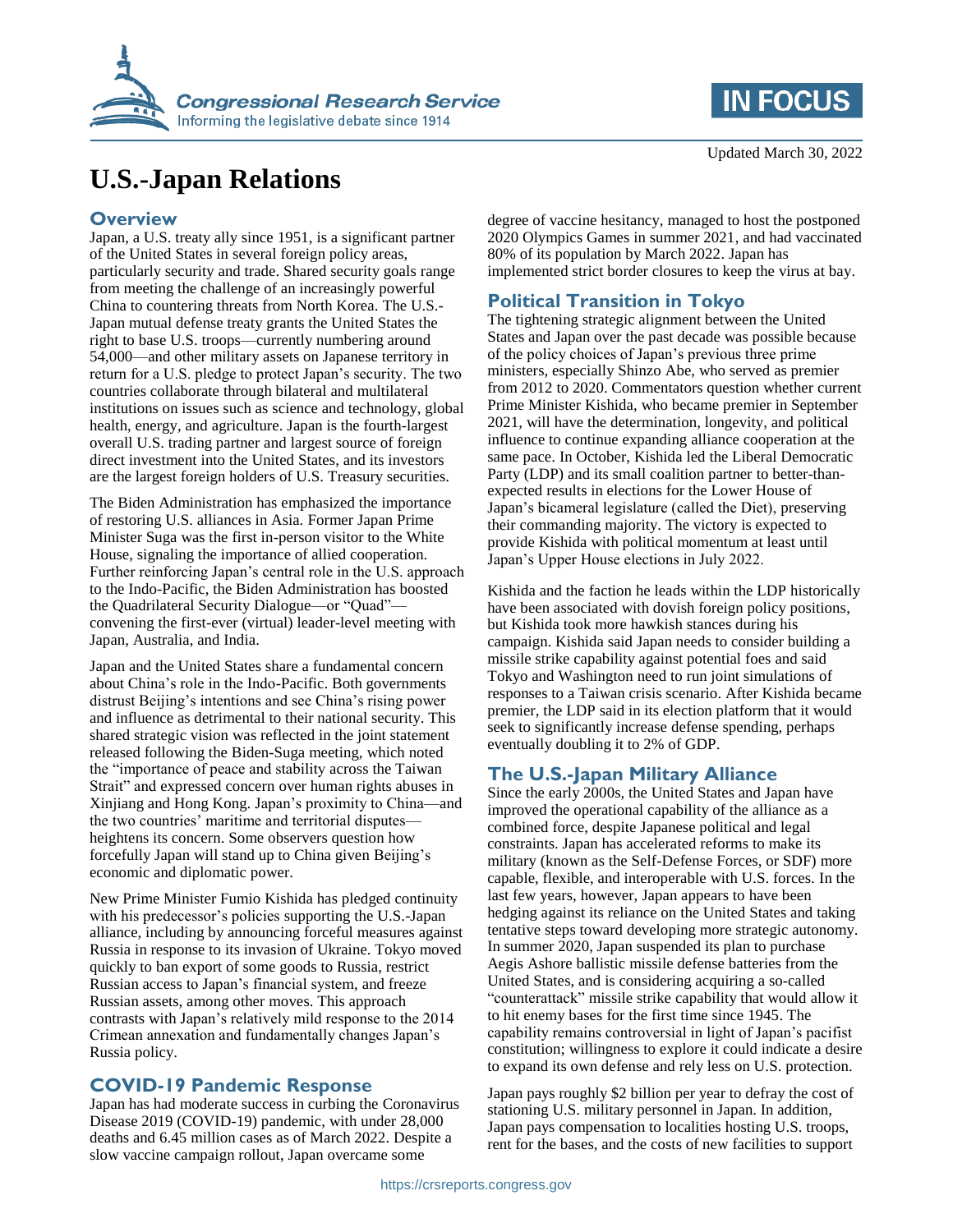the realignment of U.S. troops. The two governments announced a new four-year deal in December 2021 that continues Japan's contribution at about the same level.

A long-standing effort to relocate a U.S. Marine Corps base in Okinawa to a less-congested area has divided Japan's central government and Okinawan leaders for decades. About 25% of facilities used by U.S. Forces Japan (USFJ) and over half of USFJ personnel are in Okinawa, which comprises less than 1% of Japan's total land area. Okinawans have long expressed widespread opposition to new base construction and have chafed at the U.S. military presence more broadly. However, recent elections yielded victories for LDP-backed candidates, suggesting Okinawan attitudes about the U.S. military presence may be shifting.

#### **Regional Relations**

Tokyo is existentially concerned about Beijing's growing economic and military power. A perpetual challenge is a dispute between the two countries (as well as Taiwan) over a group of uninhabited Japan-administered islets in the East China Sea (known as the Senkaku Islands in Japan, and Diaoyu in China). Despite these tensions, Tokyo and Beijing have tried to stabilize relations. Wary of China's rising influence, Japan has cultivated warm relations with several Southeast Asian countries, launched a U.S.-Japan-Australia regional infrastructure financing initiative, and championed the Quad to improve defense coordination and buttress the region's institutions and norms.

Japanese policymakers and media have devoted increasing attention to Taiwan, with current and former leaders making heretofore rare remarks linking Taiwan's security (and ability to resist Chinese military aggression) to that of Japan. Japan's approach to supporting Taiwan's ability to defend itself—in peacetime and war—depends on several factors, including U.S. actions, legal limitations on Japan's ability to engage in military conflict, and public opinion.

Japan's relations with South Korea are perennially fraught due to sensitive historical issues from Japan's colonization of the Korean Peninsula from 1910 to 1945. A series of actions and retaliatory countermeasures by both governments involving trade, security, and history-related controversies caused bilateral relations to plummet in the past five years. The Biden Administration has urged both sides to resolve their differences, and changes in leadership in Tokyo and Seoul may alleviate the tension.

#### **Economic and Trade Issues**

The United States and Japan, two of the world's three largest economies, are key trade and investment partners. In 2021, Japan was the fifth-largest U.S. trading partner for exports (\$112.2 billion) and imports (\$167.8 billion), and fourth-largest overall trading partner. Several long-term challenges (e.g., declining working-age population, low productivity growth, and large government debt load) are perennial economic concerns for Japan and have been a policy focus for successive governments. Prime Minister Kishida has also identified as economic priorities supply chain security, for which he created a new ministerial economic-security post, broader income redistribution, greater use of digital technologies, and green growth. His government is maintaining a pledge for a 46% reduction in greenhouse gas emissions by 2030 (from 2013 levels).

Japan's GDP increased in 2021 by 1.7%, after decreasing by 4.5% in 2020, and the government remains focused on pandemic economic recovery with continued fiscal and monetary support. In November, Kishida's cabinet approved a \$314 billion supplementary budget for FY2021, which ended in March 2022. The FY2022 budget includes a reserve fund  $\sim$  \$40 billion), which the government may tap in the near term to provide economic relief from rising commodity prices, including food and energy, related to Russia's invasion of Ukraine. The Bank of Japan, unlike other central banks, remains committed to loose monetary policy, taking actions to prevent interest rate increases. Japan's relatively lower interest rates have in turn put downward pressure on the yen, which fell to a near sevenyear low against the dollar in late March. Japanese officials have historically lauded a weak yen (which makes Japan's exports cheaper and imports more expensive), but some analysts are raising concerns over its effect on import costs.

#### **Figure 1. Top U.S. Trade Partners, 2021**



**Source: Bureau of Economic Analysis.** 

#### **Trade Agreement Negotiations**

The Trump and Abe Administrations negotiated two limited trade deals liberalizing some agricultural and industrial goods trade and establishing digital trade rules. Planned second-stage bilateral trade talks remain dormant, despite urging from some stakeholders to resume negotiation on issues left out of the initial agreements (e.g., auto trade and services). Some Members have also called for the Biden Administration to consider rejoining the 11-nation Comprehensive and Progressive Agreement for Trans-Pacific Partnership (CPTPP), which Japan helped form after U.S. withdrawal from the proposed TPP in 2017. The Administration has stated it is not interested in joining CPTPP, but has announced plans for an Indo-Pacific Economic Framework, presumably to include Japan, to address limited trade issues, such as labor, environment, and digital trade, but not market access. Japan and the United States also recently launched a cooperative Trade Partnership, and negotiated a deal to exempt a certain level of Japanese steel from the Trump-era Section 232 tariffs, though tariffs on aluminum remain.

**Emma Chanlett-Avery, Coordinator**, Specialist in Asian Affairs

**Mark E. Manyin**, Specialist in Asian Affairs **Brock R. Williams**, Specialist in International Trade and Finance

**Cathleen D. Cimino-Isaacs**, Specialist in International Trade and Finance

**Caitlin Campbell**, Analyst in Asian Affairs